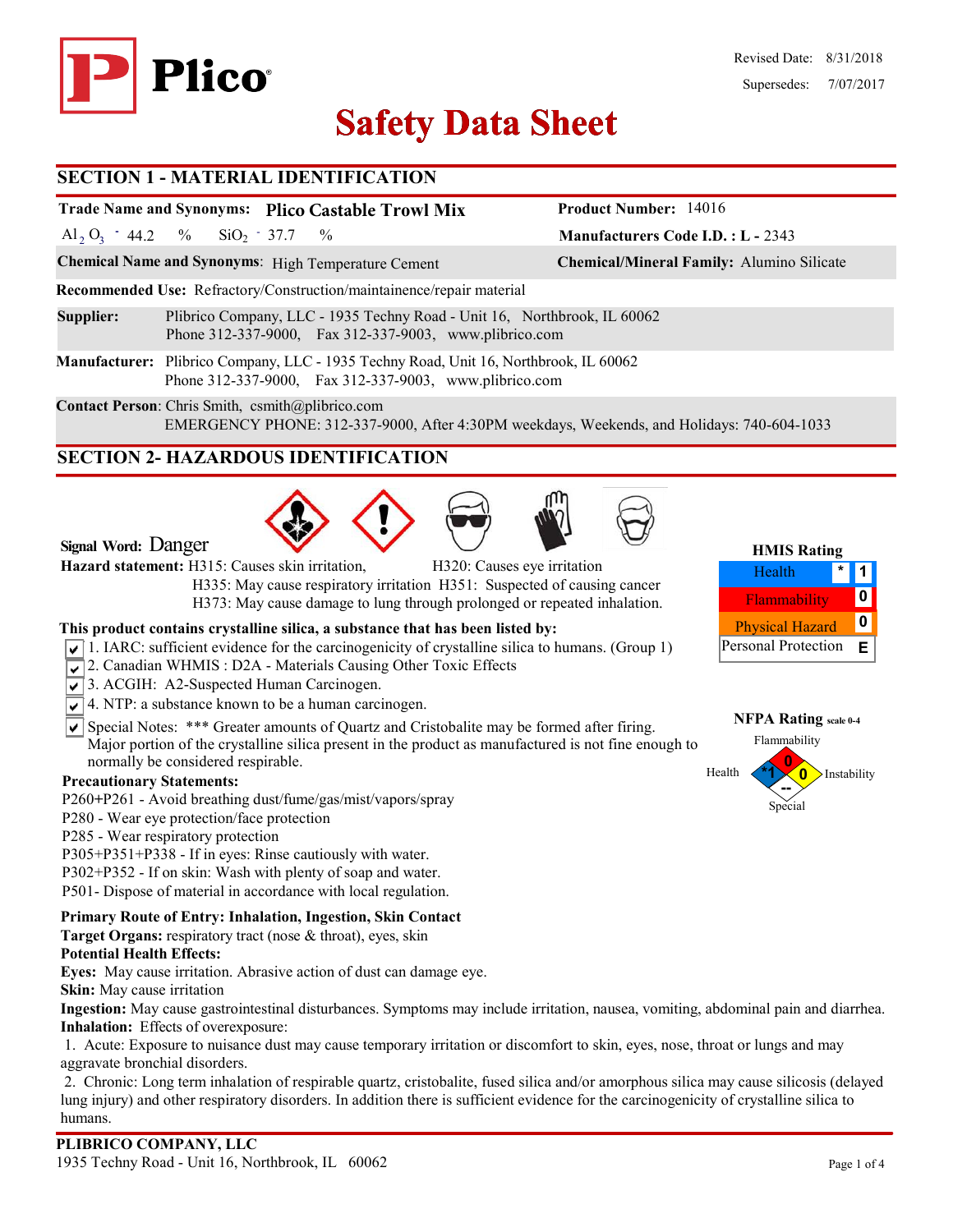Trade Name and Synonyms: Plico Castable Trowl Mix Revised Date: 8/31/2018 Page 2 of 4 **Plico Castable Trowl Mix** 

# **SECTION 3- HAZARDOUS INGREDIENTS**

| Ingredients (checked)                                          | C.A.S. No.              | Weight %        | <b>TLV ACGIH</b><br>mg/m <sup>3</sup> | <b>OSHA PEL</b><br>mg/m <sup>3</sup> | <b>EINECS</b>          |
|----------------------------------------------------------------|-------------------------|-----------------|---------------------------------------|--------------------------------------|------------------------|
| $\overline{X}$ Quartz***                                       | 14808-60-7              | 8.49            | $0.025$ (resp.dust)                   | $0.05$ mg/m $3$ TWA                  | 238-878-4              |
| $\overline{\mathrm{X}}$<br>Cristobalite***                     | 14464-46-1              | 6.24            | $0.025$ (resp.dust)                   | $0.05$ mg/m $3$ TWA                  | 238-455-4              |
| Amorphous Silica***                                            | 69012-64-2              |                 | $0.025$ (resp.dust)                   | $15$ (total), $5$ (resp.)            | $273 - 761 - 1$        |
| Fused Silica***                                                | 60676-86-0              |                 | $0.025$ (resp. dust)                  | $80 \text{ mg/m}^3$ /%SiO 2          | 262-373-8              |
| Zirconium Silicate***                                          | 14940-68-2              |                 | 10                                    | $15$ (total), $5$ (resp.)            | 239-019-6              |
| Aluminum Phosphate                                             | 13530-50-2              |                 | $2 \text{ mg/m}^3$ TWA(as Al)         | $2 \text{ mg/m}^3$ TWA(as Al)        | 236-875-2              |
| Alumina                                                        | 1344-28-1               |                 | $1$ (resp.dust)                       | $15$ (total), $5$ (resp.)            | 215-691-6              |
| Aluminosilicate(Mullite)                                       | 1302-93-8               | $45. - 55.$     | $2$ (resp.dust)                       | $15$ (total), $5$ (resp.)            | 215-113-2              |
| Aluminosilicate(Kyanite)                                       | 1302-76-7               | $5.0 - 15.$     | $2$ (resp.dust)                       | $15$ (total), $5$ (resp.)            | 215-106-4              |
| Bauxite                                                        | 1318-16-7               |                 | 10                                    | $15$ (total), $5$ (resp.)            | -------                |
| Silicon Carbide                                                | $409 - 21 - 2$          |                 | 10                                    | $15$ (total), $5$ (resp.)            | 206-991-8              |
| Pyrophyllite                                                   | 12269-78-2              |                 | 10                                    | $15$ (total), $5$ (resp.)            |                        |
| Spinel                                                         | 1302-67-6               |                 | 10                                    | $15$ (total), $5$ (resp.)            | 215-105-9              |
| Andalusite                                                     | 12183-80-1              |                 | 10                                    | $15$ (total), $5$ (resp.)            | 235-352-6              |
| Zirconiumdioxide                                               | 1314-23-4               |                 | 10                                    | $15$ (total), $5$ (resp.)            | 215-227-2              |
| Calcium Aluminate Cement 65997-16-2<br>$\overline{\mathbf{x}}$ |                         | $25. - 35.$     | 10                                    | $15$ (total), $5$ (resp.)            | 266-045-5              |
| Calcium Silicate Cement                                        | 65997-15-1              |                 | 10                                    | $15$ (total), $5$ (resp.)            | 266-043-4              |
| X<br>Clay                                                      | 1332-58-7               | $5.0 - 15.$     | $2$ (resp.dust)                       | $15$ (total), $5$ (resp.)            | 265-064-6              |
| Aluminum Sulfate                                               | $10043 - 01 - 3$        |                 | $2$ (resp.dust)                       | $15$ (total), $5$ (resp.)            | $233 - 135 - 0$        |
| <b>Barium Sulfate</b>                                          | 772-74-37               |                 | 10                                    | $10$ (total), $5$ (resp.)            | 231-784-4              |
| Bentonite                                                      | 1302-78-9               |                 | 10                                    | $15$ (total), $5$ (resp.)            | 215-108-5              |
| Perlite                                                        | 93763-70-3              |                 | 10                                    | $15$ (total), $5$ (resp.)            | 310-127-6              |
| Sodium Silicate                                                | 1344-09-8               |                 | 10                                    | $15$ (total), $5$ (resp.)            | 215-687-4              |
| Ιx<br>Titanium Oxide                                           | 13463-67-7              | 1.7             | 10                                    | $15$ (total), $5$ (resp.)            | 215-280-1              |
| Calcium Fluoride                                               | 7789-75-5               | $1 - 5$         | $2.5$ as $F$                          | $2.5$ as $F$                         | 232-188-7              |
| Organic Fiber                                                  | 9003-07-0               | $0.05 - 0.5$    | $10$ (total), $3$ (resp.)             | $15$ (total), $5$ (resp.)            |                        |
| Sodium Hydroxide<br>polyphosphoric acids,                      | 1310-73-2<br>68915-31-1 | $\leq 1$<br>< 5 | 2 (Ceiling)<br>3 (resp. dust)         | 2 TWA<br>$15$ (total), $5$ (resp.)   | 215-185-5<br>272-808-3 |
| sodium salts                                                   |                         |                 |                                       |                                      |                        |

# **SECTION 4- FIRST AID MEASURES**

Eyes: Immediately flush eyes with plenty of water and get medical attention.

Skin: Wash with soap and water. Get medical attention if irritation develops or persists.

Ingestion: If swallowed, seek medical attention.

Inhalation: Remove to fresh air. If not breathing, give artificial respiration. Get immediate attention.

If symptoms persist, seek medical attention.

# **SECTION 5- FIRE FIGHTING MEASURES**

**Unusual Fire and Explosive Hazards:** The product will not burn. Improper mixing and bake-out of materials may result in steam spalling during initial heating. Refer to mixing instructions and bake-out schedules for proper procedures.

**Fire Fighting Equipment:** Fire fighters should wear full protective gear and self-contained breathing apparatus-SCBA.

# **SECTION 6- ACCIDENTAL RELEASE MEASURES**

**Steps to be taken in case material is released or spilled:** Wear protective clothing as described in Section 8 of this sheet. Use routine housekeeping procedures, avoid dusting, collect material in closed containers or bags.

**Waste Disposal Method:** According to the EPA (40CFR 261.3) wastes are not hazardous wastes. Wastes may be disposed of in a landfill, however, in accordance with federal, state, and local regulations.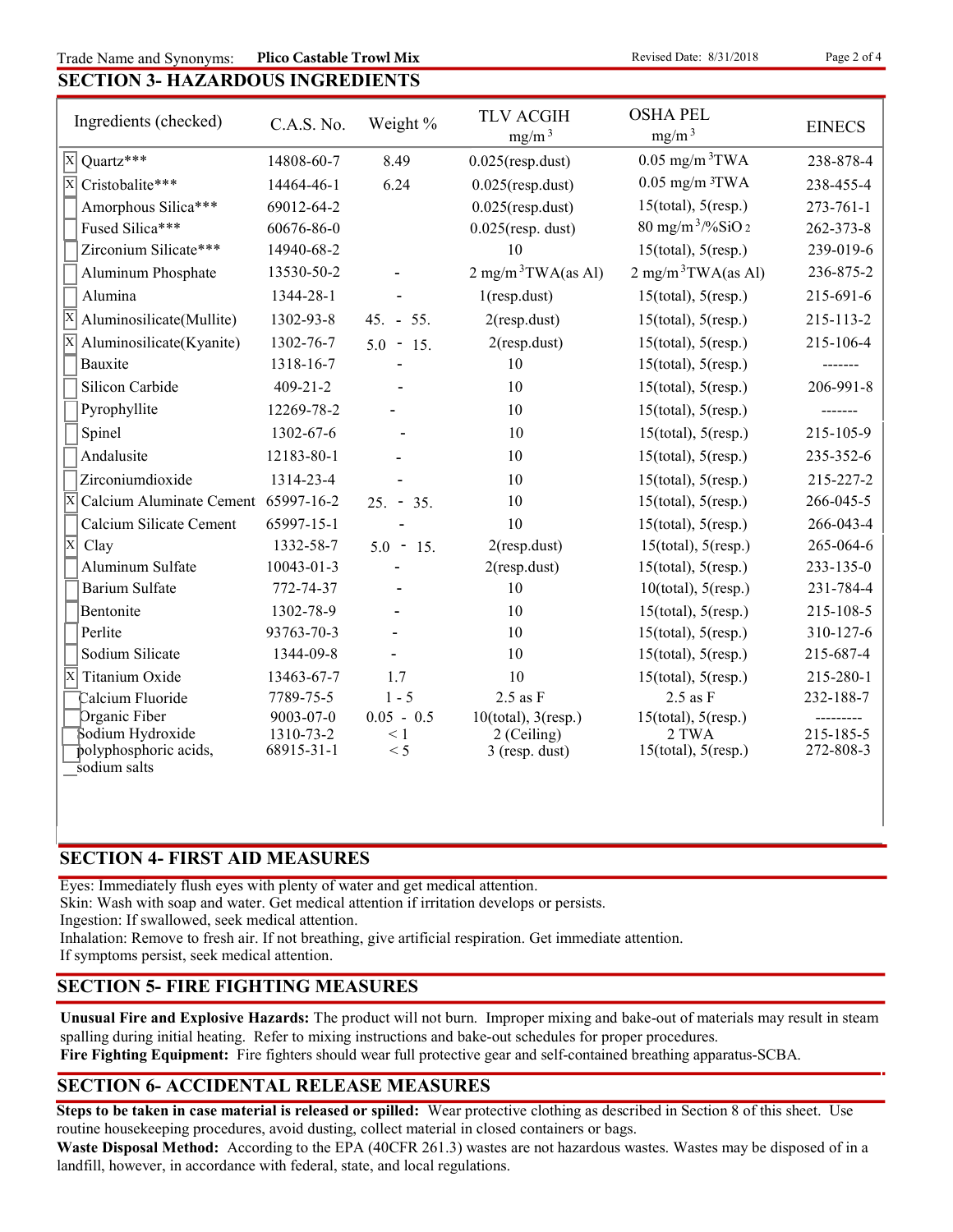#### **SECTION 7 - HANDLING AND STORAGE**

To ensure product quality, store material in a dry place. Minimize dust generation and avoid inhalation and contact with refractory dusts during processing, installation, maintenance and tear-out. After handling of refractory dusts from processing, installation, maintenance or tear-out, wash exposed skin areas thoroughly. Wash clothing contaminated with dusts.

### **SECTION 8 - EXPOSURE CONTROL/PERSONAL PROTECTION**

Ventilation: Local and Mechanical: follow OSHA STD 29 CFR 1910.94.

Respiratory Protection: Good ventilation should be provided if dust is created when working with materials. Used material, which is being removed, should be dampend to reduce dust. In addition, when dust is present, workers should employ repirator protection. Recommended: NIOSH approved respirator for dusts and mists, including silica, in compliance with OSHA STD 29.CFR1910.134.

Alkaline

Protection Gloves: Protective gloves recommended.

Eye Protection: Safety glasses/goggles.

Other Protective Equipment: As required to meet applicable OSHA standards. Note: See Section 3 for occupational exposure limit values.

# **SECTION 9- PHYSICAL AND CHEMICAL PROPERTIES**

Appearance, Color & Odour: Granular aggregate & fine powder mix, brown in color, earthly smell

Solubility in Water: Negligible

Boiling Point (o ): N/A

Melting Point (o ): 2400F / 1315C

2.8 Specific Gravity:

# **SECTION 10- STABILITY AND REACTIVITY DATA**

∣V∣

∣V∣

Stability: Stable Hazardous Polymerization: May not occur Incompatibility: Materials to avoid: N/A

Hazardous Decomposition: N/A

**SECTION 11 - TOXICOLOGICAL INFORMATION**

Effects of overexposure:

- 1. Acute: Exposure to nuisance dust may cause temporary irritation or discomfort to skin, eyes, nose, throat or lungs and may aggravate bronchial disorders.
- 2. Chronic: Long term inhalation of respirable quartz, cristobalite, fused silica and/or amorphous silica may cause silicosis (delayed lung injury) and other respiratory disorders.
- $\vert\mathbf{v}\vert$ 3. Prolonged contact with skin may cause irritation.

For crystalline silica (quartz /cristobalite):

CARCINOGENICITY: Product contains crystalline silica which may cause delayed respiratory disease (silicosis) if inhaled over a prolonged period of time. IARC concludes that "there is a sufficient evidence for the carcinogenicity of crystalline silica to humans." (Group 1).

For aluminum silicate: Aluminum silicate minerals have been found to cause lung fibrosis in the absence of crystalline silica.

# **SECTION 12 - ECOLOGICAL INFORMATION**

No ecological concerns have been identified.

Not applicable for as-manufactured refractory product. Dusts of as-manufactured refractory product have a low order of aquatic toxicity (rating TLm96: over 1000 ppm), are insoluble, and are not very mobile. Based upon this information, it is not believed to be a significant threat to the environment if accidentally released on land or into water. However, dusts generated during maintenance and tear-out operations may be contaminated with other hazardous substances (e.g. metal). Evaluation of dusts from specific processes should be performed by a qualified environmental professional to determine if an environmental threat exists in the case

# **SECTION 13 - DISPOSAL CONSIDERATIONS**

Waste Disposal Method: According to the EPA (40CFR261.3) wastes are not hazardous wastes. Wastes may be disposed of in a landfill, however, in accordance with federal, state, and local regulations. However, dusts generated during maintenance and tear-out operations may be contaminated with other hazardous substances (e.g. metals). Therefore, appropriate waste analysis may be necessary to determine proper disposal. Waste characterization and disposal/treatment methods should be determined by a qualified environmental professional in accordance with applicable federal, state and local regulations.



Vapor Density: Not applicable

Evaporation Rate: Not applicable

% Volatile by Weight: Not applicable

pH: Alkaline Vapor Pressure: Not applicable